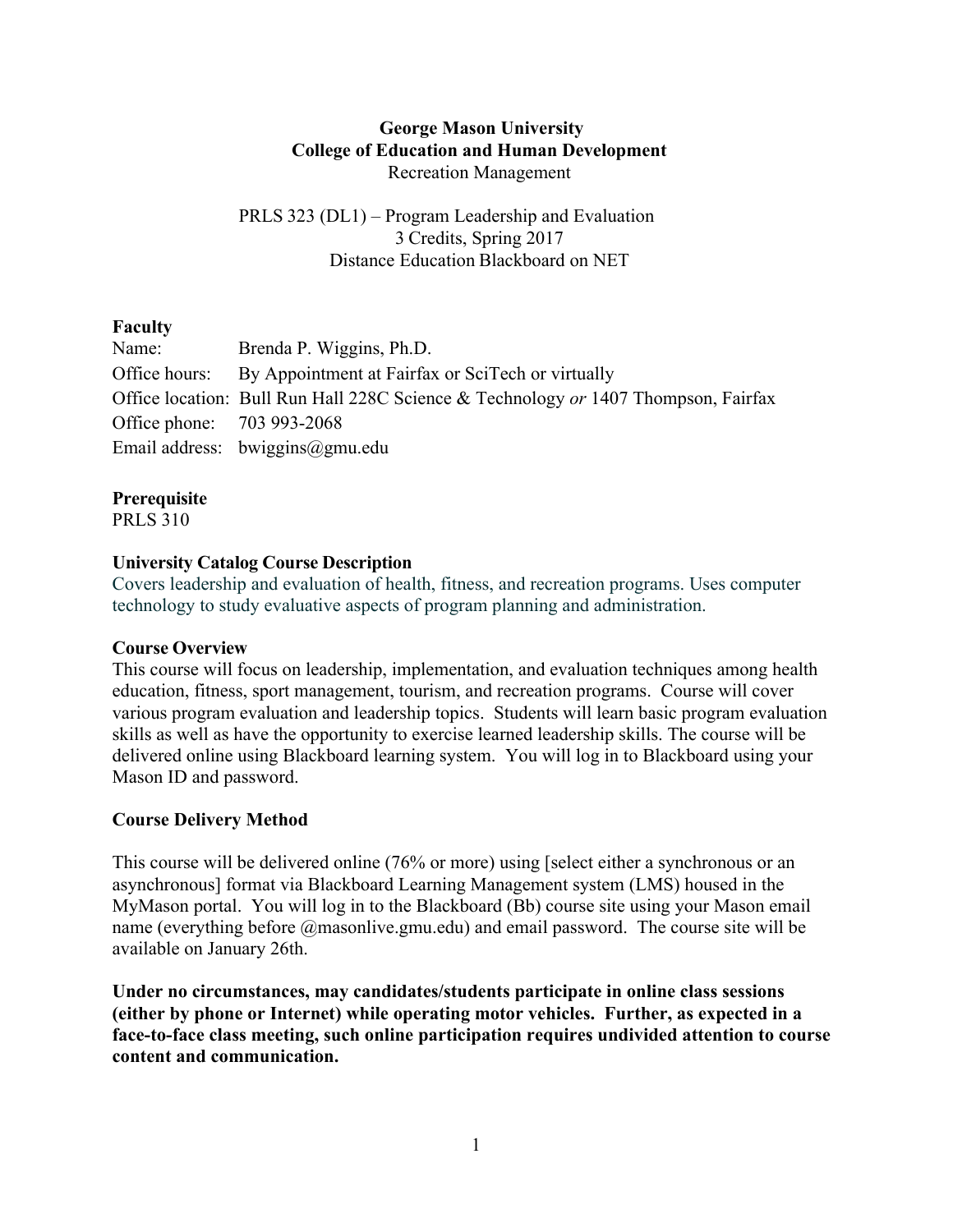## *Technical Requirements*

To participate in this course, students will need to satisfy the following technical requirements:

- High-speed Internet access with a standard up-to-date browser, either Internet Explorer or Mozilla Firefox is required (note: Opera and Safari are not compatible with Blackboard).
- Students must maintain consistent and reliable access to their GMU email and Blackboard, as these are the official methods of communication for this course.
- Students may be asked to create logins and passwords on supplemental websites and/or to download trial software to their computer or tablet as part of course requirements.
- The following software plug-ins for PCs and Macs, respectively, are available for free download: [Add or delete options, as desire.]
	- o Adobe Acrobat Reader: https://get.adobe.com/reader/
	- o Windows Media Player: https://windows.microsoft.com/en-us/windows/downloads/windows-mediaplayer/
	- o Apple Quick Time Player: www.apple.com/quicktime/download/

## *Expectations*

• Course Week: [Include only the sentence below that is appropriate for the course. Delete the sentence that is not applicable.]

Because asynchronous courses do not have a "fixed" meeting day, our week will start on **Thursday** and finish on **Wednesday**.

• Log-in Frequency:

Students must actively check the course Blackboard site and their GMU email for communications from the instructor, class discussions, and/or access to course materials at least [#] times per week.

• Participation:

Students are expected to actively engage in all course activities throughout the semester, which includes viewing all course materials, completing course activities and assignments, and participating in course discussions and group interactions.

• Technical Competence:

Students are expected to demonstrate competence in the use of all course technology. Students who are struggling with technical components of the course are expected to seek assistance from the instructor and/or College or University technical services.

• Technical Issues:

Students should anticipate some technical difficulties during the semester and should, therefore, budget their time accordingly. Late work will not be accepted based on individual technical issues.

• Workload:

Please be aware that this course is **not** self-paced. Students are expected to meet *specific deadlines* and *due dates* listed in the **Class Schedule** section of this syllabus. It is the student's responsibility to keep track of the weekly course schedule of topics, readings, activities and assignments due.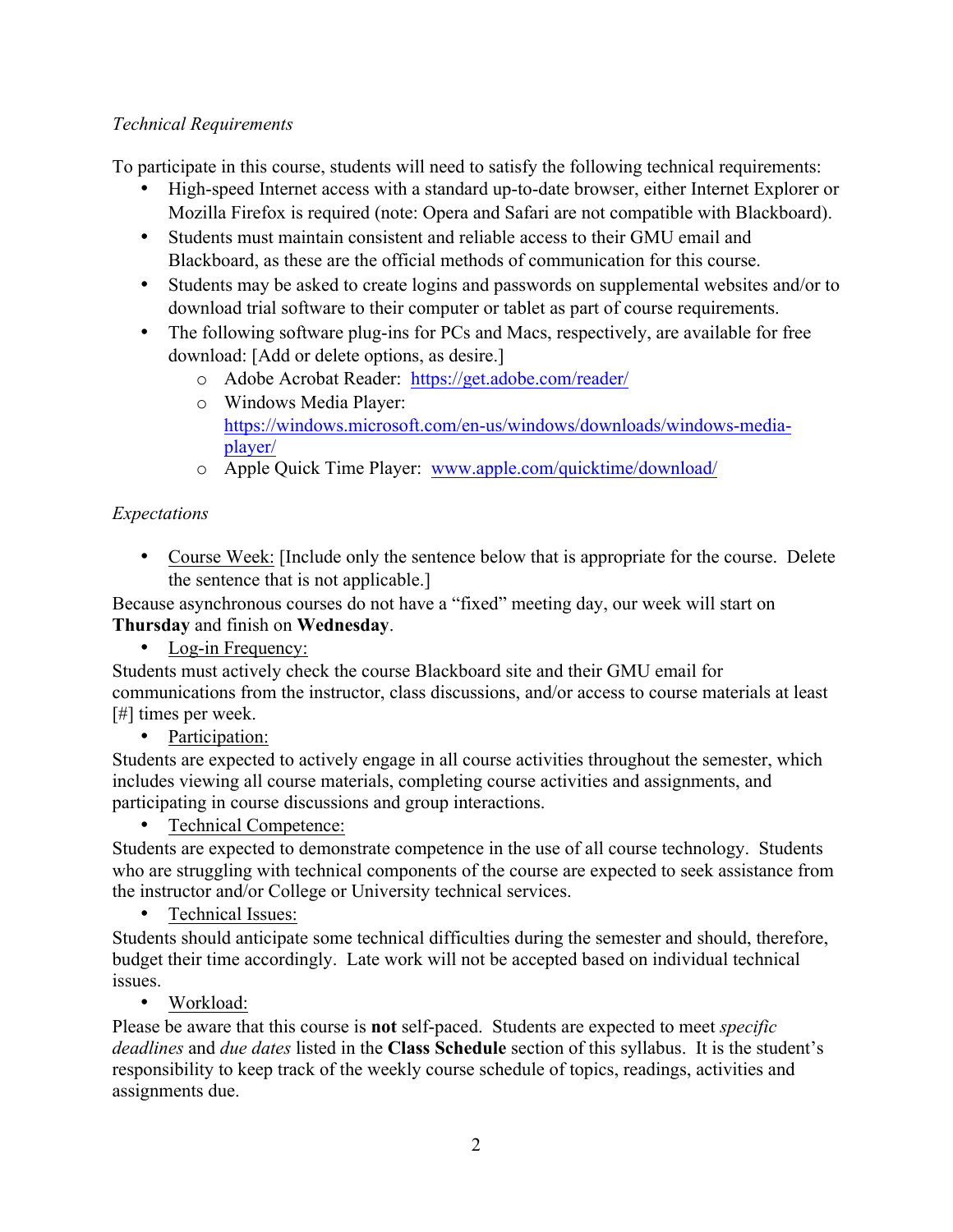#### • Instructor Support:

Students may schedule a one-on-one meeting to discuss course requirements, content or other course-related issues. Those unable to come to a Mason campus can meet with the instructor via telephone or web conference. Students should email the instructor to schedule a one-on-one session, including their preferred meeting method and suggested dates/times.

• Netiquette:

The course environment is a collaborative space. Experience shows that even an innocent remark typed in the online environment can be misconstrued. Students must always re-read their responses carefully before posting them, so as others do not consider them as personal offenses. *Be positive in your approach with others and diplomatic in selecting your words*. Remember that you are not competing with classmates, but sharing information and learning from others. All faculty are similarly expected to be respectful in all communications.

• Accommodations:

Online learners who require effective accommodations to insure accessibility must be registered with George Mason University Disability Services.

## **Objectives**

This course is designed to enable students to do the following:

Complete a plan and design for a recreation, sport management or tourism program Determine schedules for those programs

Create promotional materials for programs

Set up and analyze a budget and determine pricing for programs

Implement programs, including appropriate qualitative and quantitative evaluation Critically analyze your own and other programs

Demonstrate effective leadership and group processing skills

#### **Professional Standards**

Further, upon completion of this course, students will meet the following professional accreditation standards from the 2013 Council on Accreditation of Parks, Recreation, and Tourism Related Professions (COAPRT) standards met:

7.02 Students graduating from the program shall be able to demonstrate the ability to design, implement, and evaluate services that facilitate targeted human experiences and that embrace personal and cultural dimensions of diversity.

## **Required Texts**

Jordan, D. J. (2007). *Leadership In Leisure Services: Making a Difference (3rd ed.).*  State College, PA: Venture Publishing, Inc.

Henderson, K. A., & Bialeschki, M. (2010). *Evaluating Leisure Services: Making Enlightened Decisions (3rd ed.).* State College, PA: Venture Publishing, Inc. Additional articles may be posted on Blackboard.

| <b>Course Performance Evaluation</b>                       | <b>Points</b> |
|------------------------------------------------------------|---------------|
| <b>Evaluation Questionnaire Development</b>                |               |
| <b>Evaluation Questionnaire Distribution or Assessment</b> |               |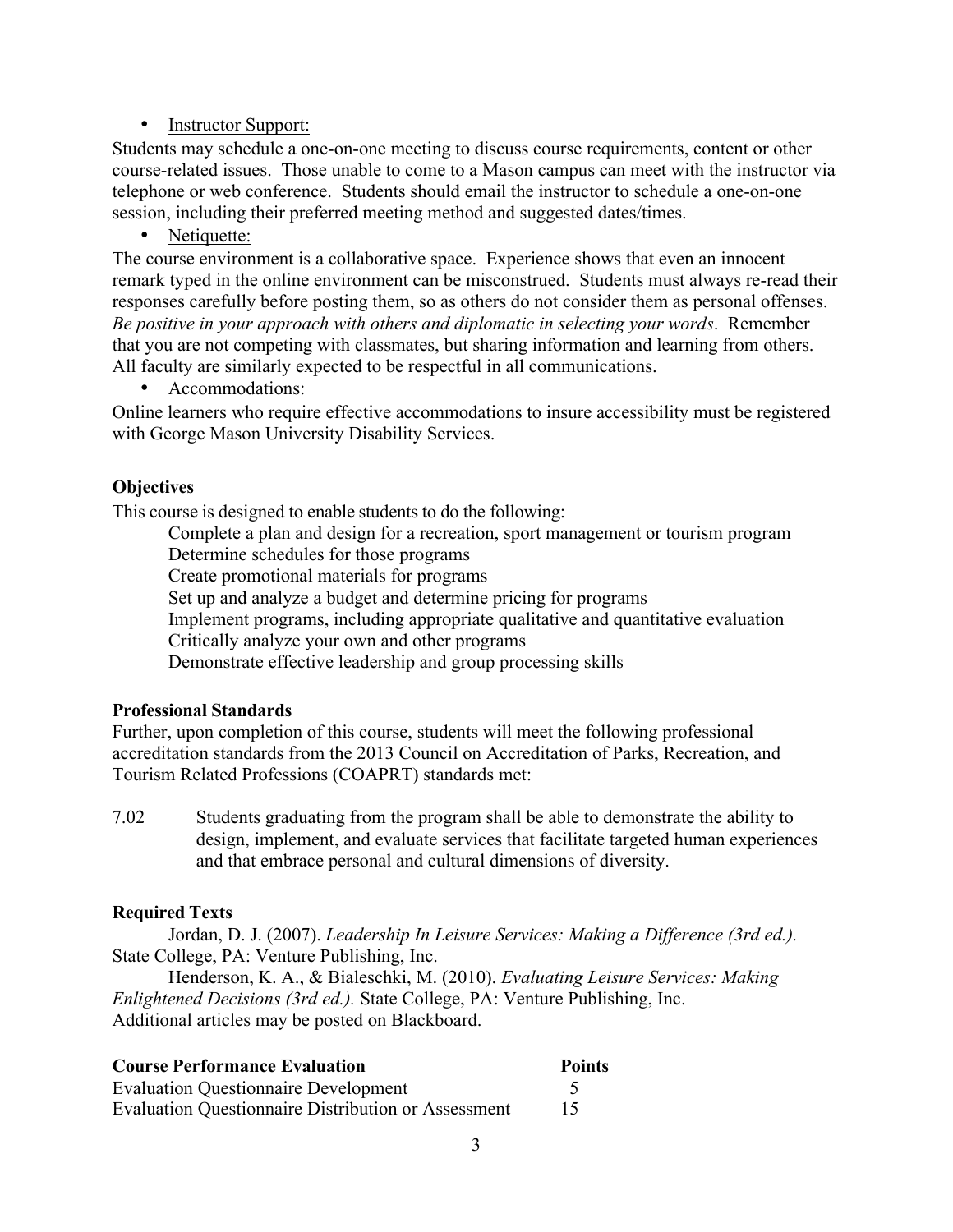| Leadership Visit and Evaluation Matrix  | 15  |
|-----------------------------------------|-----|
| Discussion Board Participation          | 15  |
| Test 1 (Leadership in Leisure Services) | 25  |
| Test 2 (Evaluating Leisure Services)    | 25  |
|                                         | 100 |

Students are expected to access and complete all examinations as scheduled on Blackboard.

#### **Course Performance Evaluation**

**Evaluation Questionnaire Development:** Create a questionnaire appropriate for distribution to a Burke Lake spring event. Participants will be asked to assess on one page their satisfaction to the event.

**Evaluation Questionnaire Distribution (Face to Face):** Students will come to Burke Lake Park (http://www.fairfaxcounty.gov/parks/burkelakepark/) on Saturday, April 15 for three and one half hours to help collect satisfaction data from the community at this annual event. The face to face time will be three and one half hours either approximately 10:00a.m. to 1:30p.m. or 1:30p.m. to 5:00p.m.

#### *or*

**Evaluation Questionnaire Assessment:** Help assess questionnaires to gain data for distribution to Fairfax County Park Authority officials.

**Leadership Visit and Evaluation:** Identify a local community meeting (off campus) then receive permission from the instructor prior to attending. Evaluate the meeting using the rubric provided by the instructor.

#### **Discussion Board Participation:** Added weekly.

**Exam 1** on the (*Leadership in Leisure Services)* text **Exam 2** on the (*Evaluating Leisure Services*) text

#### **Grading Policies**

GRADING 94 -100 A 90 - 93 A-88 - 89 B+ 84 - 87 B 80 - 83 B-78 - 79 C+ 74 - 77 C 70 - 73 C- $60 - 69$  D  $0 - 59$  F

## **Professional Dispositions and Integrity**

Students are expected to exhibit professional behaviors and dispositions at alltimes.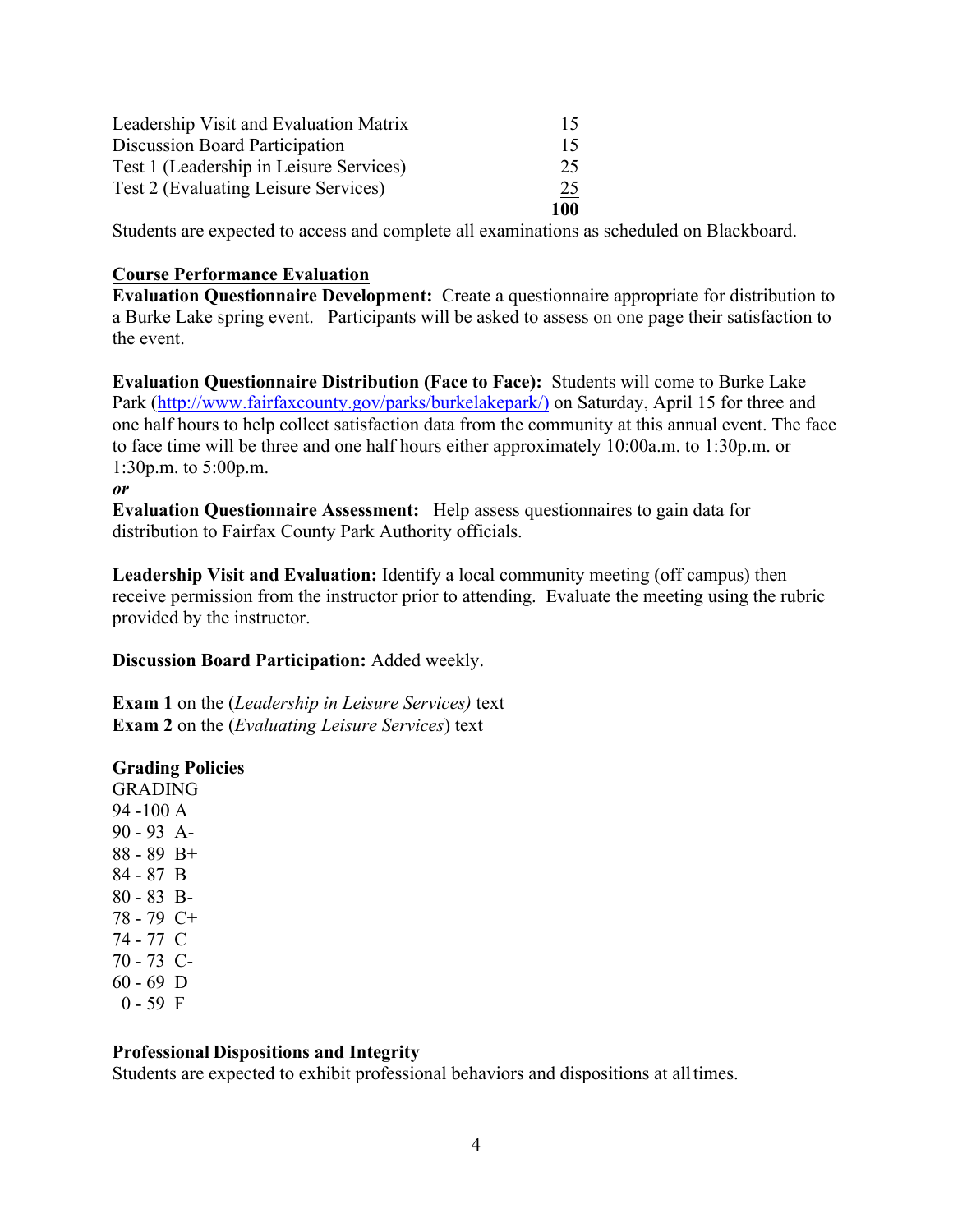## **Class Schedule**

## TENTATIVE COURSE SCHEDULE

| <b>DATE</b>     | <b>TOPIC</b>                                            | <b>READINGS/ASSIGNMENT DUE</b>                               |
|-----------------|---------------------------------------------------------|--------------------------------------------------------------|
| Week of Jan. 23 | Introduction to PRLS 323                                | EVAL 1.1, 1.2                                                |
| Week of Jan. 30 | <b>Understanding Leadership</b>                         | LLS CH <sub>1</sub>                                          |
|                 | Leadership Theories & Styles                            | LLS CH <sub>2</sub>                                          |
| Week of Feb. 6  | Leadership and Human Development                        | LLS CH <sub>3</sub>                                          |
|                 | Group Dynamics                                          | LLS CH <sub>4</sub>                                          |
| Week of Feb. 13 | <b>Communication Skills for Leaders</b>                 | LLS CH <sub>5</sub>                                          |
|                 | Nonverbal Communication                                 | LLS CH <sub>6</sub>                                          |
| Week of Feb. 20 | <b>Managing Difficulties</b>                            | LLS CH <sub>7</sub>                                          |
|                 | Managing and Motivating Participant<br><b>Behaviors</b> | LLS CH <sub>8</sub>                                          |
| Week of Feb. 27 | Diversity and Leisure Services Leadership               | LLS CH <sub>9</sub>                                          |
|                 | Values and Ethics in Leisure Services                   | LLS CH 10                                                    |
| Week of Mar. 6  | Direct Leadership Techniques                            | LLS CH <sub>12</sub>                                         |
|                 | Leadership in Practice                                  | LLC CH <sub>13</sub>                                         |
| Week of Mar. 13 | <b>Spring Break</b>                                     |                                                              |
| Week of Mar. 20 | Exam 1 - (Leadership in Leisure Services)               |                                                              |
|                 | Introduction to Foundations for Evaluation              | EVAL 1.1 - 1.6                                               |
| Week of Mar. 27 | Evaluation: Why, How, and When                          | EVAL 1.7, 1.8, 1.9, 1.10                                     |
|                 | Models                                                  | <b>Burke Lake Evaluation</b><br>Questionnaire                |
|                 |                                                         | Development                                                  |
| Week of Apr. 3  | Developing a Plan Quantitative vs.<br>Qualitative data  | EVAL 2.1, 2.4, 2.5, 2.6, 2.7,<br>2.8                         |
| Week of Apr. 10 |                                                         | EVAL 2.9, 2.10, 2.11, 2.12,                                  |
|                 | <b>Survey Instruments</b>                               | 2.16                                                         |
| Sat. Apr. 15    |                                                         | <b>Burke Lake Event</b><br><b>Questionnaire Distribution</b> |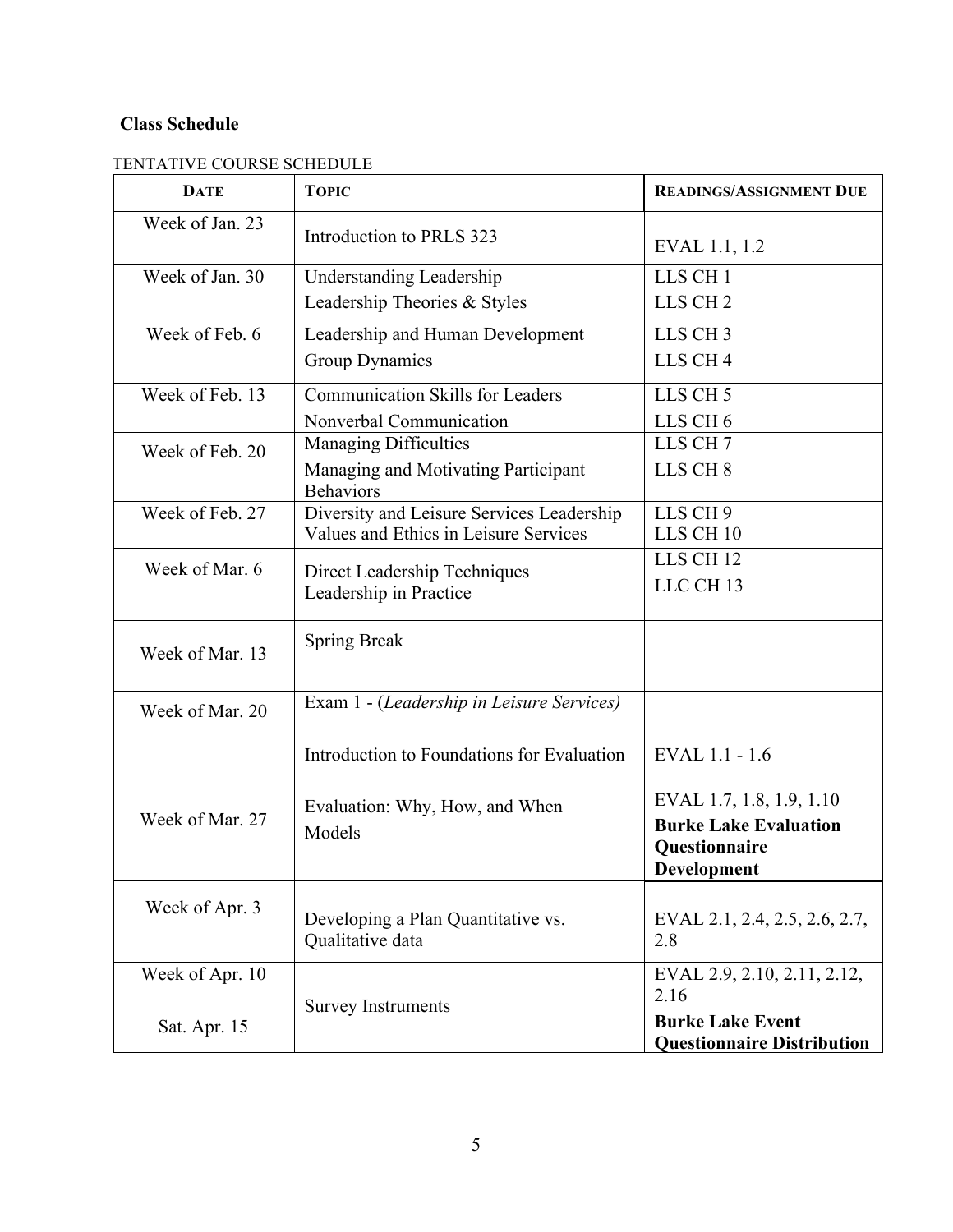| <b>DATE</b>     | <b>TOPIC</b>                                    | <b>READINGS/ASSIGNMENT DUE</b>                                        |
|-----------------|-------------------------------------------------|-----------------------------------------------------------------------|
| Week of Apr. 17 | <b>Observations</b>                             | EVAL 3.2, 3.7<br><b>Evaluation Questionnaire</b><br><b>Assessment</b> |
| Week of Apr. 24 | Data Reporting                                  | EVAL 4.1, 4.2, 4.3, 4.4, 4.5,<br>4.6                                  |
| Week of May 1   | Exam 2 - ( <i>Evaluating Leisure Services</i> ) | <b>Leadership Visit and</b><br><b>Evaluation Completed</b>            |
|                 |                                                 |                                                                       |

Note: Faculty reserve the right to alter the schedule as necessary, with notification to students.

#### **Core Values Commitment**

The College of Education and Human Development is committed to collaboration, ethical leadership, innovation, research-based practice, and social justice. Students are expected to adhere to these principles: http://cehd.gmu.edu/values/.

## **GMU Policies and Resources for Students**

#### *Policies*

- Students must adhere to the guidelines of the Mason Honor Code (see http://oai.gmu.edu/the-mason-honor-code/).
- Students must follow the university policy for Responsible Use of Computing (see http://universitypolicy.gmu.edu/policies/responsible-use-of-computing/).
- Students are responsible for the content of university communications sent to their Mason email account and are required to activate their account and check it regularly. All communication from the university, college, school, and program will be sent to students **solely** through their Mason email account.
- Students with disabilities who seek accommodations in a course must be registered with George Mason University Disability Services. Approved accommodations will begin at the time the written letter from Disability Services is received by the instructor (see http://ods.gmu.edu/).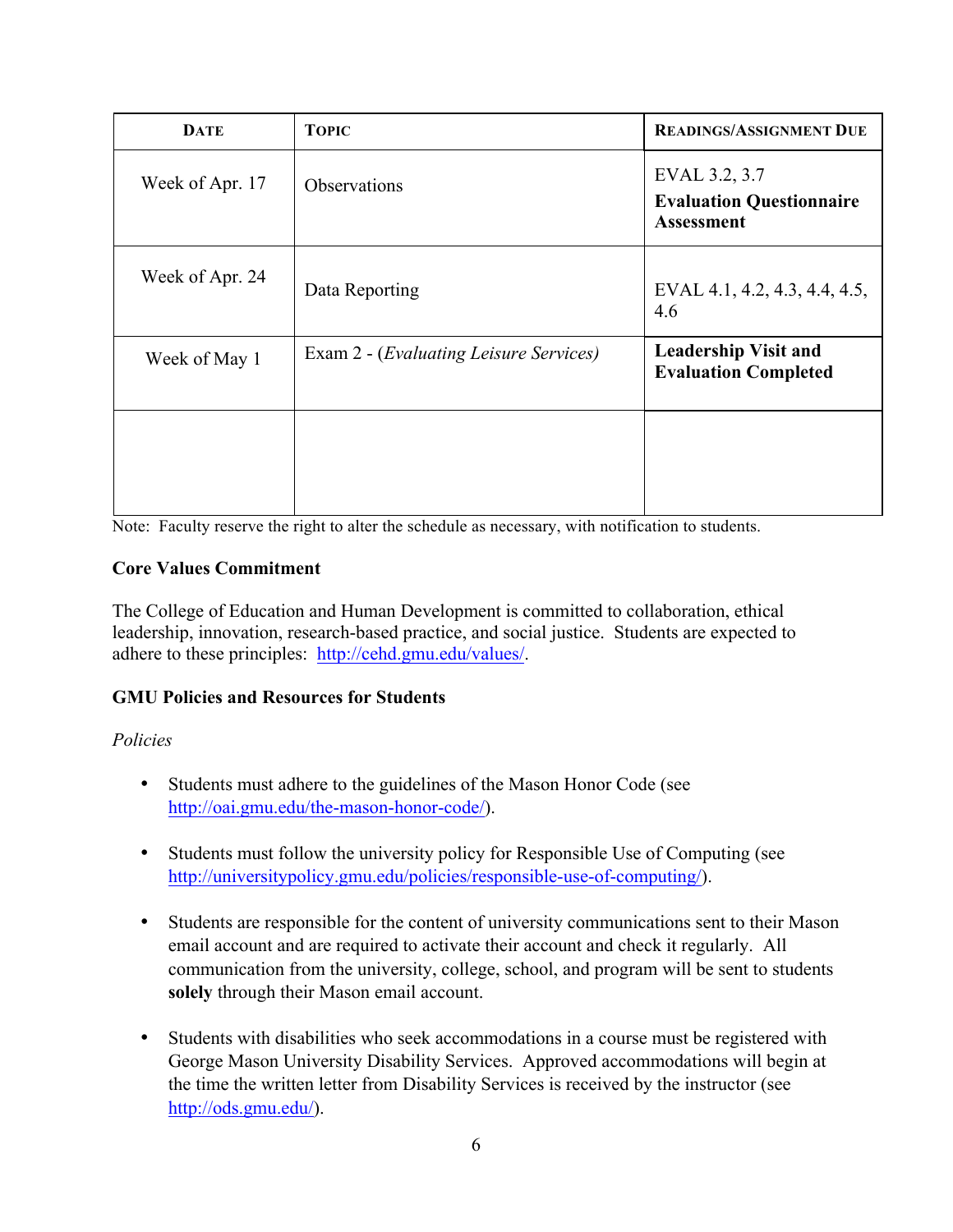• Students must follow the university policy stating that all sound emitting devices shall be silenced during class unless otherwise authorized by the instructor.

## *Campus Resources*

- Support for submission of assignments to Tk20 should be directed to tk20help@gmu.edu or https://cehd.gmu.edu/aero/tk20. Questions or concerns regarding use of Blackboard should be directed to http://coursessupport.gmu.edu/.
- The Writing Center provides a variety of resources and services (e.g., tutoring, workshops, writing guides, handbooks) intended to support students as they work to construct and share knowledge through writing (see http://writingcenter.gmu.edu/).
- The Counseling and Psychological Services (CAPS) staff consists of professional counseling and clinical psychologists, social workers, and counselors who offer a wide range of services (e.g., individual and group counseling, workshops and outreach programs) to enhance students' personal experience and academic performance (see http://caps.gmu.edu/).
- The Student Support & Advocacy Center staff helps students develop and maintain healthy lifestyles through confidential one-on-one support as well as through interactive programs and resources. Some of the topics they address are healthy relationships, stress management, nutrition, sexual assault, drug and alcohol use, and sexual health (see http://ssac.gmu.edu/). Students in need of these services may contact the office by phone at 703-993-3686. Concerned students, faculty and staff may also make a referral to express concern for the safety or well-being of a Mason student or the community by going to http://ssac.gmu.edu/make-a-referral/.

For additional information on the College of Education and Human Development, please visit our website https://cehd.gmu.edu/.